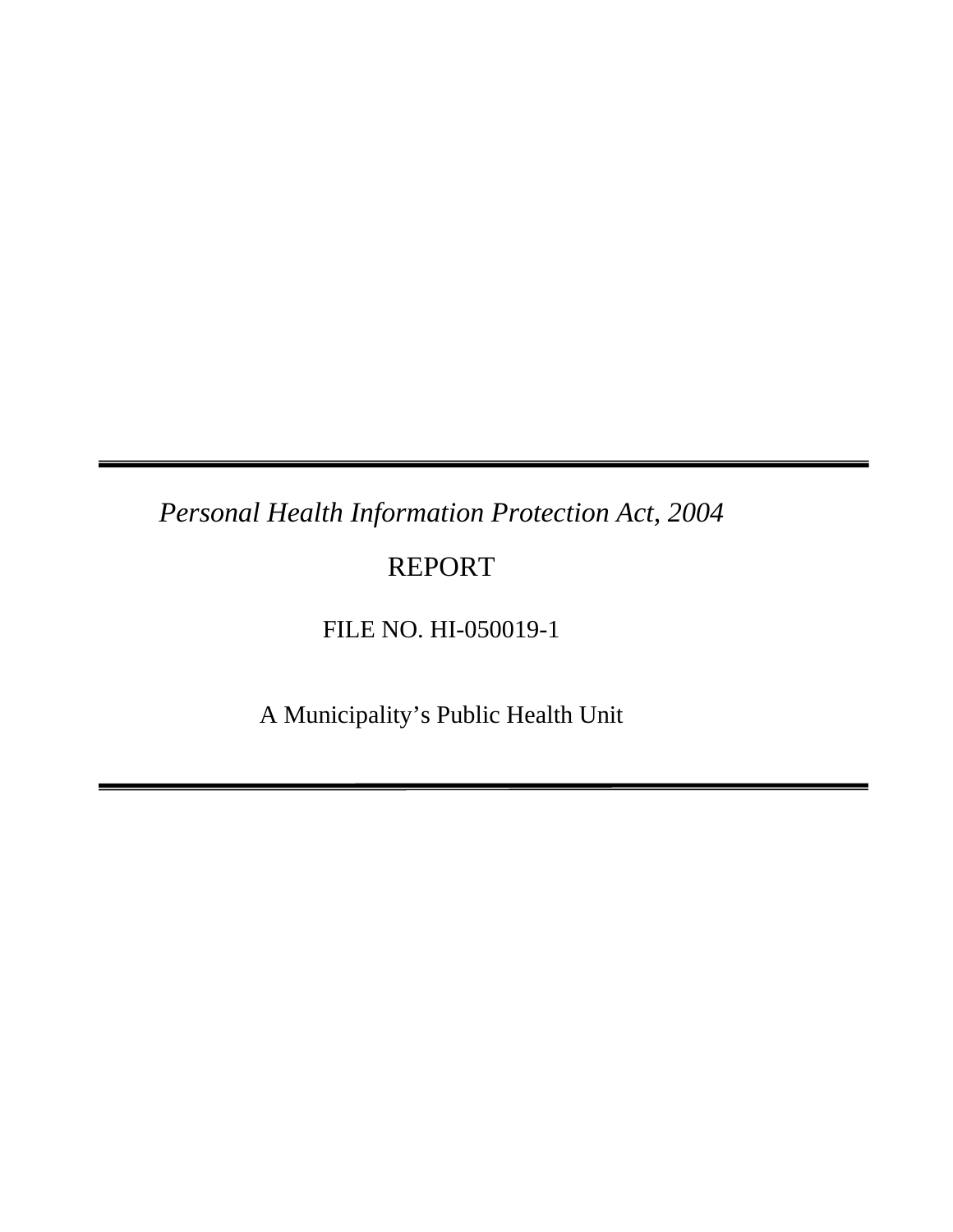## *Personal Health Information Protection Act, 2004*

### **REPORT**

**FILE NO. HI-050019-1** 

**INVESTIGATOR: Nancy Ferguson**

#### **HEALTH INFORMATION CUSTODIAN: A Municipality's Public Health Unit**

### **SUMMARY OF INFORMATION GIVING RISE TO THIS REVIEW:**

A public health nurse had records containing personal health information stolen from her vehicle. The municipality reported the matter to the Office of the Information and Privacy Commissioner/Ontario (the IPC) and undertook a consideration of its obligations under the *Personal Health Information Protection Ac, 2004* (the *Act*) including the notification of the affected patients.

#### **RESULTS OF THE REVIEW:**

The municipality wrote to the IPC to describe the loss, its investigation of the loss and the steps that would be taken to help prevent a similar incident from occurring in the future.

The municipality reported that the nurse had put the files containing the personal health information in a briefcase that had been placed in the trunk of the car she owned jointly with her spouse. The nurse mistakenly left the briefcase in the car when she got home. Her spouse took the car with the briefcase in the trunk and parked it in the parking garage of the hospital where he worked. He reported a break-in and theft involving the vehicle to security personnel at the hospital and an incident report was filed. Hospital security searched the parking lot and hospital grounds in response to the incident but the briefcase was not recovered.

The municipality advised that the nurse reported the loss of the briefcase containing the patient files to her supervisor the day after the break-in. The supervisor initiated the protection of privacy protocols. These protocols provide for reporting such incidents to the information management department and the filing of a report about the incident with the police and the IPC.